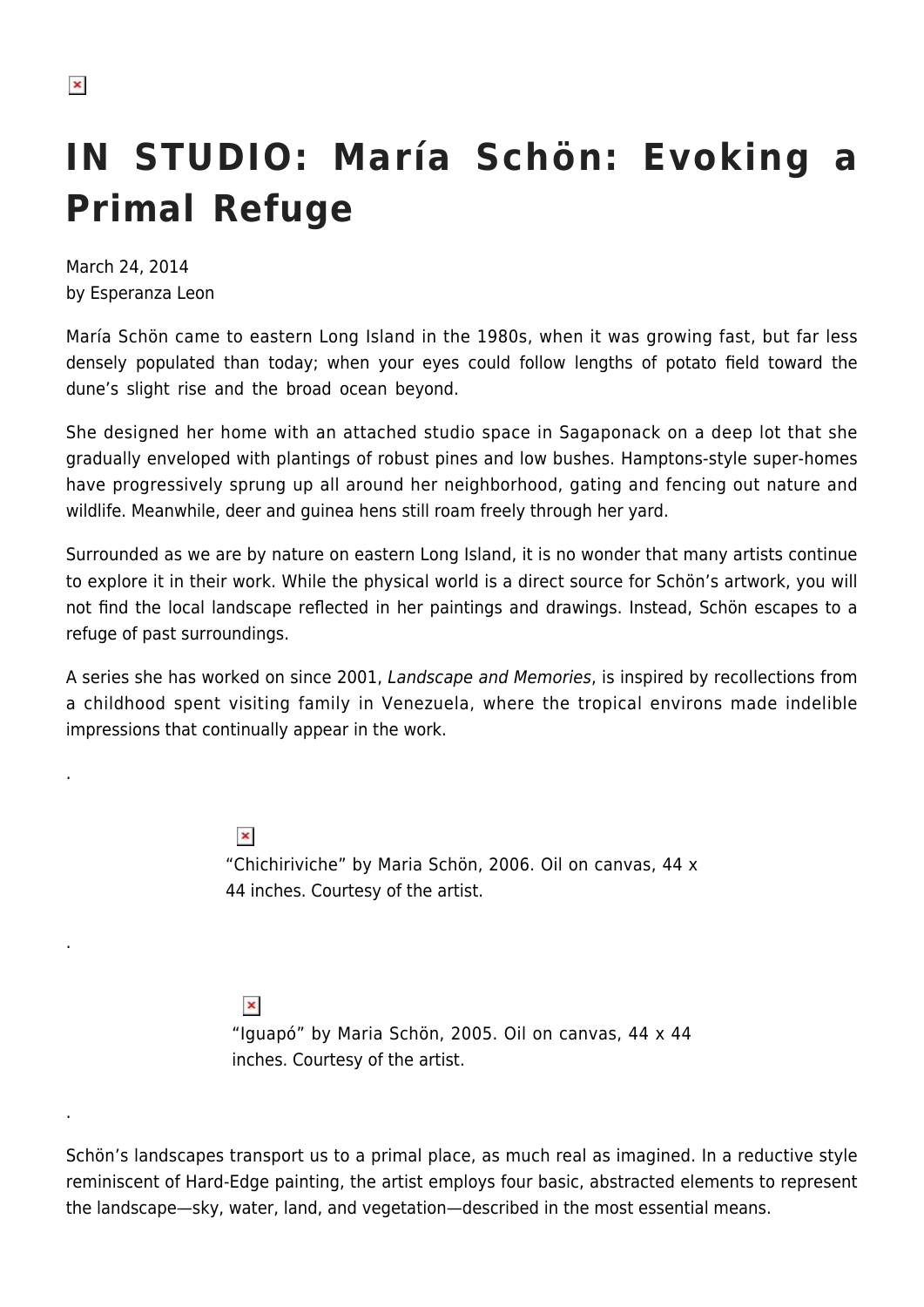Above all, Schön is a supreme colorist, imbuing simple lines and forms with inner life in rich hues and tones. These atmospheric works have a diffuse glow that enhances their gently rolling, curvilinear shapes and undulating lines; the entire picture shimmers and vibrates.

> $\pmb{\times}$ "Higuerote" by Maria Schön, 2005. Oil on canvas, 44 x 44 inches. Courtesy of the artist.

In the studio, Schön lines up canvases in a sequence, much like a moving image. Three years of study at NYU Graduate Film School after leaving the Maryland Institute College of Art with a BFA in the late '70s influenced how she conceives her works, the imagery from one flowing to the next, much like a storyboard.

> $\pmb{\times}$ Maria Schön in her studio. Courtesy of the artist.

.

.

.

.

.

.

.

.

She devises preliminary line drawings, then transfers these to canvas, subsequently building on the surface and filling in forms with acrylic paint, usually in a complementary color to the eventual oil pigment. The final canvas is elaborated with layer upon layer, veil upon veil of oil paints, transmitting great depth, dimension, texture, and luminosity.

> $\pmb{\times}$ Preliminary drawings in Maria Schön's studio.

 $\pmb{\times}$ Maria Schön's studio.

Schön similarly builds up the picture surface in two series on paper of 12 works each, elaborated in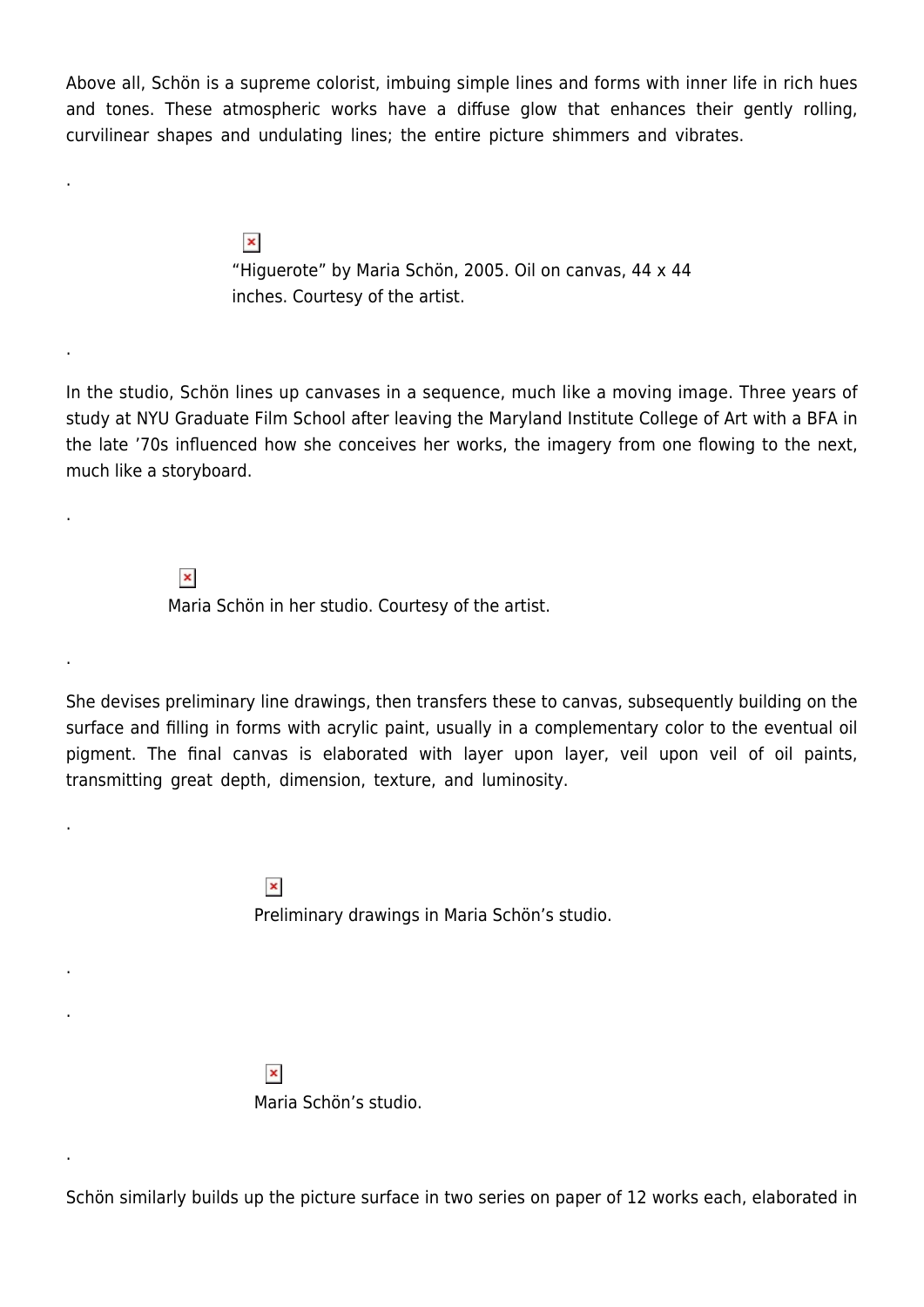Prismacolor pencil. Tropical Elements (2001) has the same reductive vocabulary of the canvases, yet goes farther by removing color. These are gray-scale landscapes suffused with light and contrast.Her knowledge and handling of color manifests here with the stunning tonalities she achieves using mainly black, white, and gray (employing charcoal in addition to Prismacolor).

> $\pmb{\times}$ Maria Schön's studio.

.

.

.

Color Forms (2004), on the other hand, represents the landscape through variations in bright hues (blue/violet/yellow/green) of the signature bulbous yet sensuous form. One can interpret sky, water, and land, but these are by far Schön's most simplified, abstracted works.

The artist equates the minimalist/reductionist handling of her subject with representing the most basic sense of self. I note that these soothing, hushed landscapes are the opposite of the chaos and cacophony that is Venezuela, Latin America, or many parts of the world today: concrete jungles of unchecked and unplanned urbanization, teeming with traffic and noise.

In fact, the tropical forests Schön's work might evoke are not entirely serene realms; they are a commotion of insect buzzing and bird and animal calling amid the densest vegetation filtering a tenuous sunlight. But Schön paints a primordial place free of such disturbances. It is this most basic representation that allows us to forget our own inner and outer hubbub and enter a space (past or future) that exists in memory, in imagination.

> $\pmb{\times}$ "Choroni" by Maria Schön, 2009. Oil on canvas, 44 x 44 inches. Courtesy of the artist.

The artist attributes her attraction to landscape painting to canvases created by or inspired by the

early 20<sup>th</sup> century Circulo de Bellas Artes artists in Caracas, a style of paintings seemingly displayed in every middle- to upper-class Venezuelan home. These depict the distant, lush green cordillera with a central valley, majestic palms, a rosy apamate tree, or golden araguaney dotting the middle ground.

Such paintings and their imagery form part of a collective memory that gives rise to a sense of displacement, longing, and belonging. In her own paintings, though, Schön escapes the bourgeois cliché that they might have come to represent. And while one still gets a sense of "tropicalia" in Schön's landscapes, they are not so specifically representational as to be trite, much less kitsch.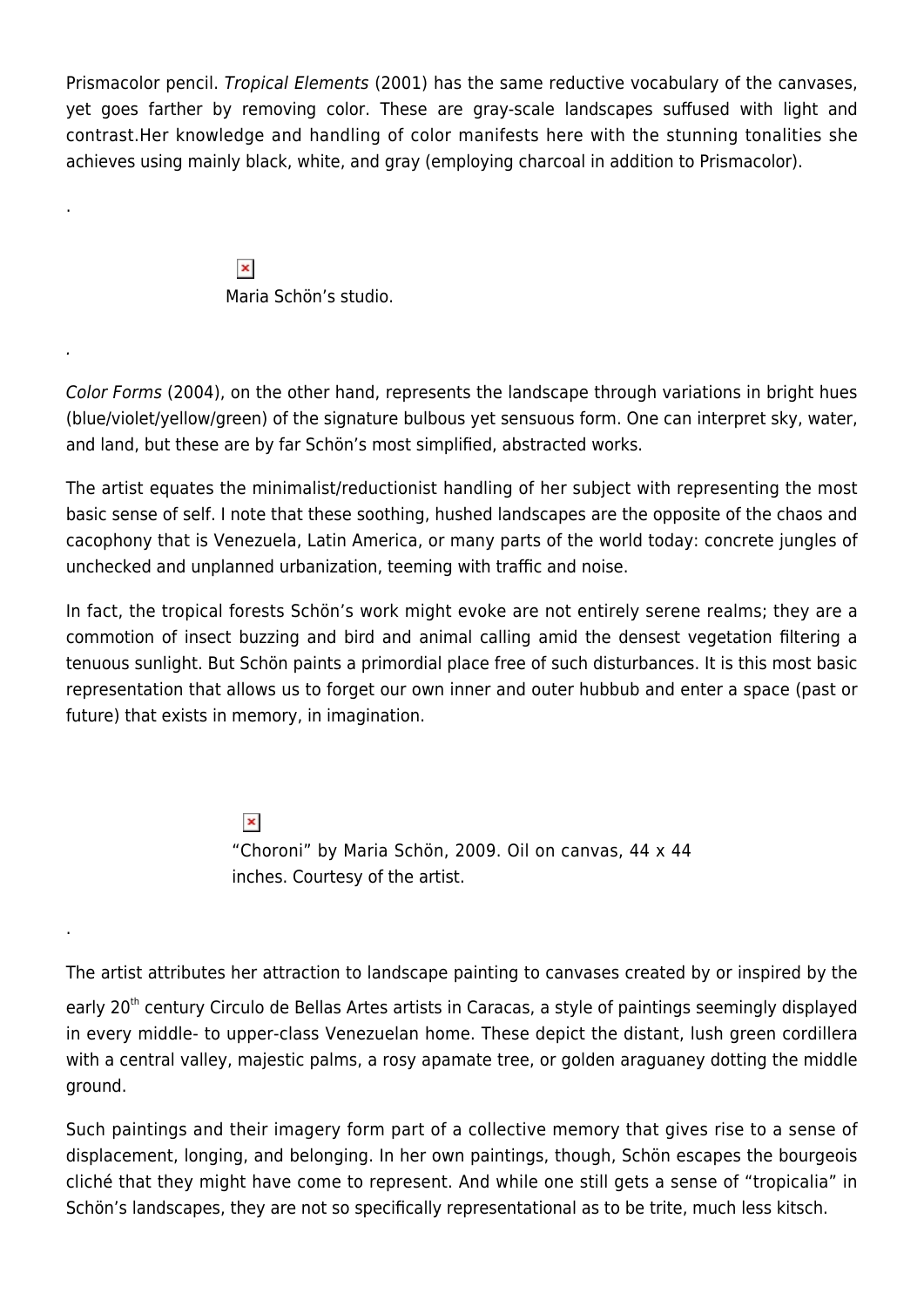$\pmb{\times}$ "Borburata" by Maria Schon. Oil on canvas, 44 x 44 inches.

.

.

.

.

Schön is currently entering a germination phase with her work after more than a decade of painting and drawing a continuous series of works with related, often contiguous imagery. She will explore taking her already nearly volumetric forms into actual three dimensions. Straying from the quietude of the two-dimensional work but connecting again with her film background, these "environments" may involve sound, in and of itself a sculptural and evocative element. Sounds certainly conjure memories of place.

> $\pmb{\times}$ "Naiguatá" by Maria Schön, 2006. Oil on canvas, 44 x 44 inches. Courtesy of the artist.

We have all been fascinated at one time or another by stories of places that existed, or might have existed; places of primeval beauty (and danger) that transported us: Arthur Conan Doyle's "Lost World"; Jules Verne's "Journey to the Center of the Earth"; Edgar Rice Burroughs's "Tarzan" series and "The Land that Time Forgot"; or William Henry Hudson's "Green Mansions."

Schön's paintings are titled with names originating in Carib Indian language—Iguapó, Naiguatá, Ucaima—and like their subject matter, these titles transport us to imaginary, exotic lands like those depicted in these novels. They may not directly signify anything to most viewers, for whom they are melodic babble. Schön remembers hearing these names during visits with her cartographer uncle Hilario in Venezuela. To her they are a highly associative babble, charged with a sense of time and place.

Innocence, along with beauty and peaceful co-existence with nature, are common themes in the literary "lost worlds." Violence, aggression, and destruction make their way into the stories, and the subsequent loss of innocence begins to seem inevitable. It is to regain some semblance of that innocence that MaríaSchön creates these pristine landscapes, her own green mansions or sacred spaces that we might share in through our imaginations and recollections.

She creates, she says, to find her "true self, without the many layers of experience, like a molecule embedded in the folds of an imaginary landscape, and from there to reconnect, bring forward, and hold on to something profoundly intimate and familiar.

"This reaching back is what helps me to keep my bearings and move forward in this increasingly